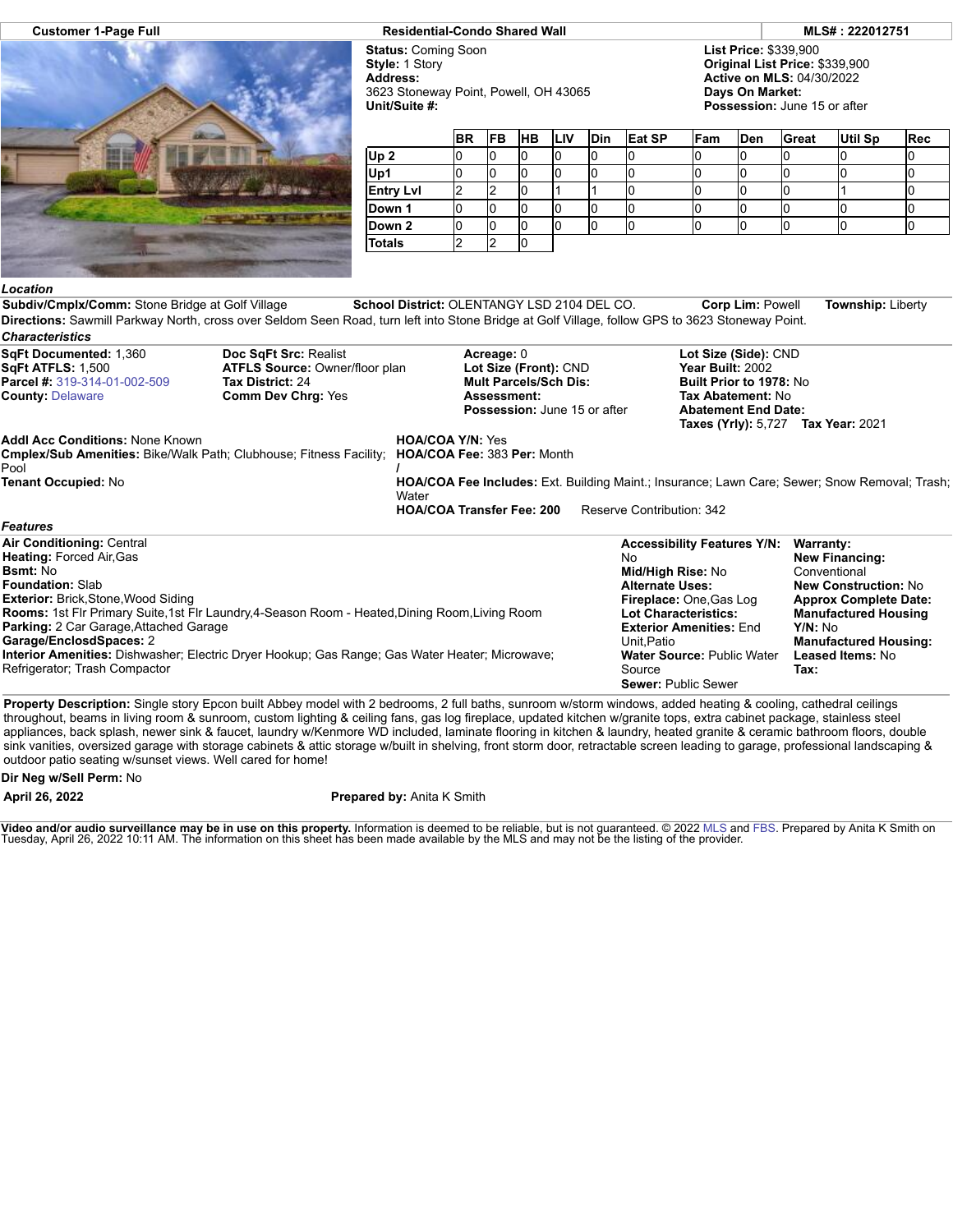

Epcon Abbey, 1500 square feet







**Living room**



Cathedral ceilings with beams, heated and cooled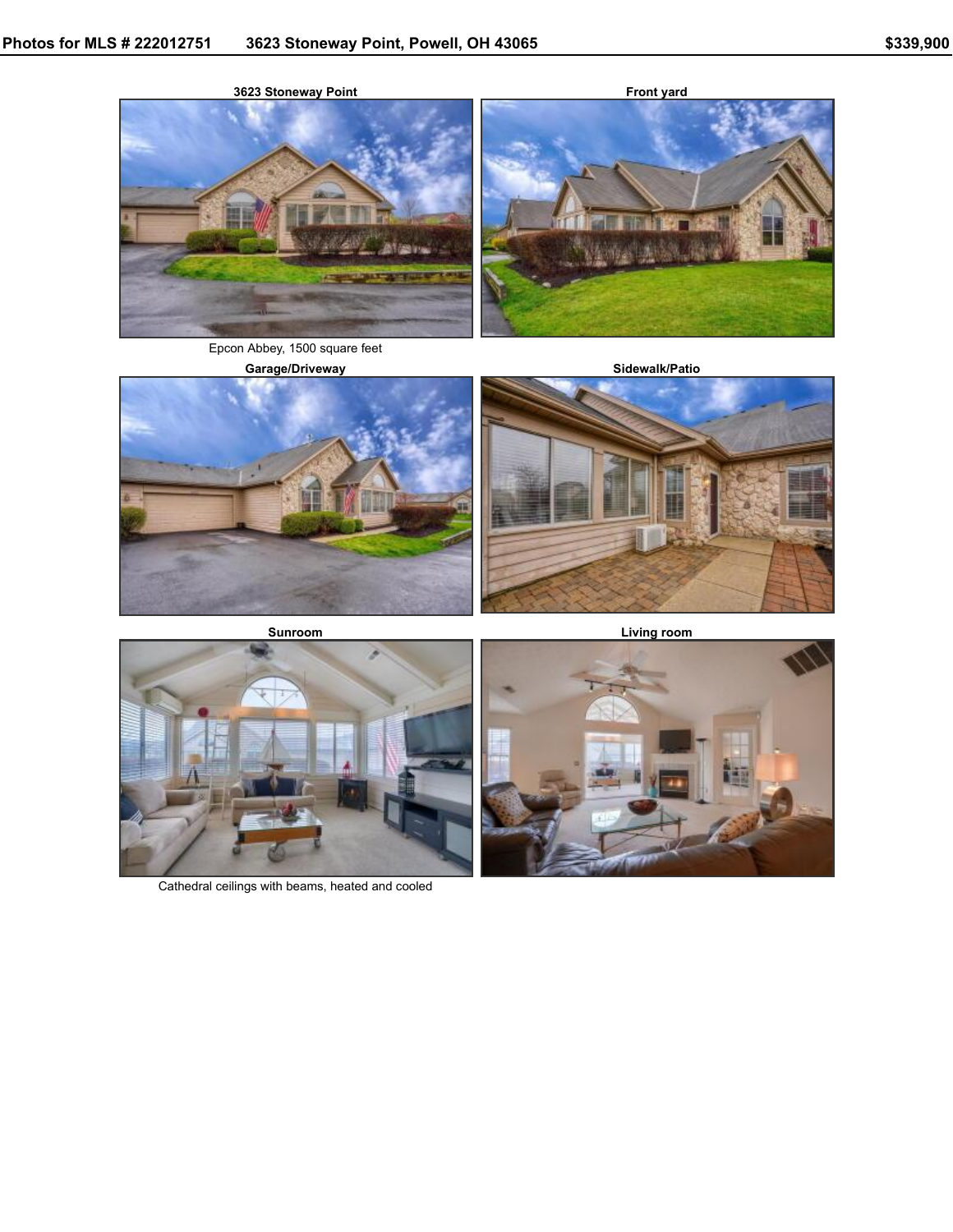







![](_page_2_Picture_11.jpeg)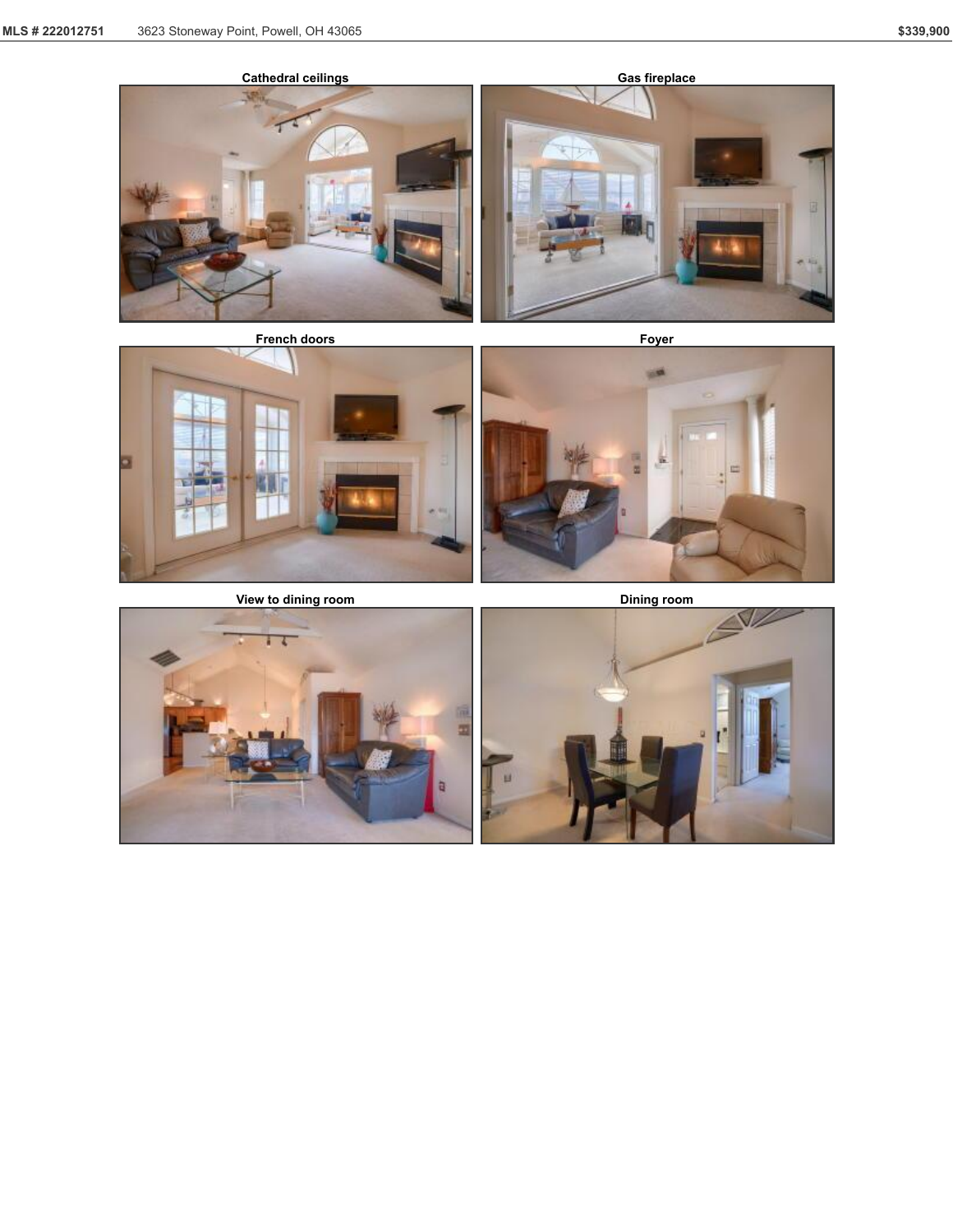![](_page_3_Picture_2.jpeg)

![](_page_3_Picture_4.jpeg)

![](_page_3_Picture_7.jpeg)

![](_page_3_Picture_8.jpeg)

![](_page_3_Picture_9.jpeg)

![](_page_3_Picture_11.jpeg)

![](_page_3_Picture_12.jpeg)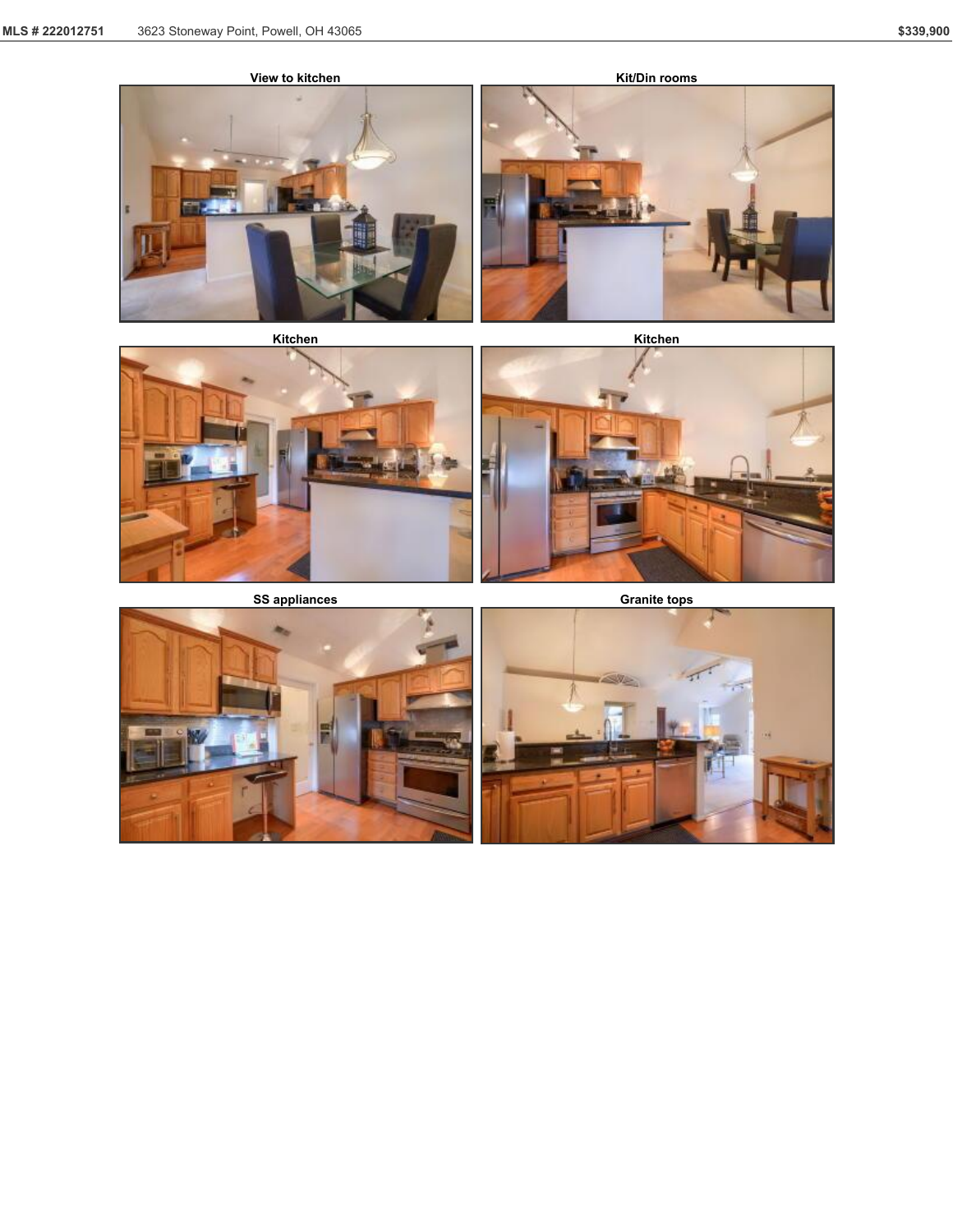![](_page_4_Picture_2.jpeg)

![](_page_4_Picture_4.jpeg)

**Bedroom Bedroom**

![](_page_4_Picture_7.jpeg)

![](_page_4_Picture_10.jpeg)

![](_page_4_Picture_11.jpeg)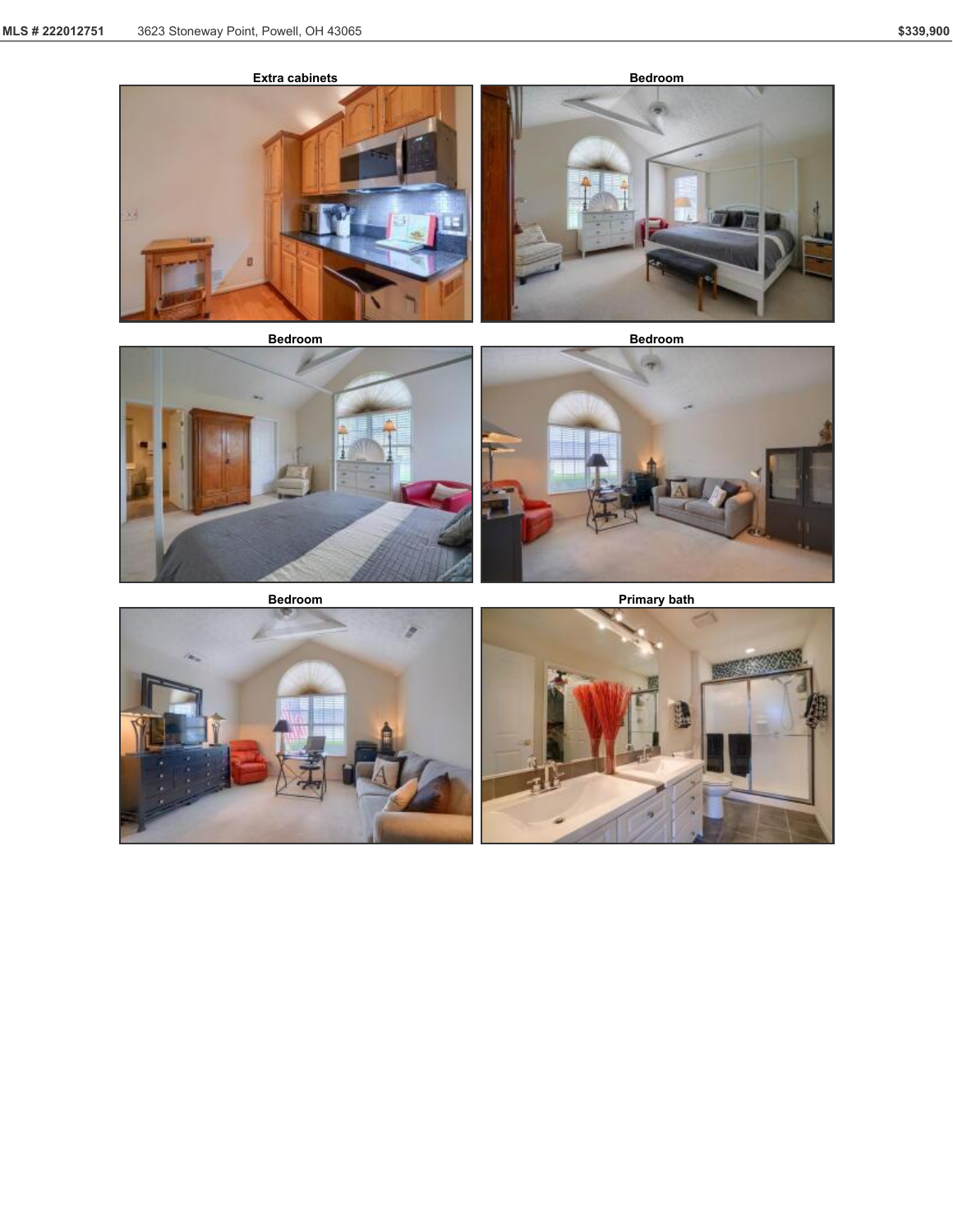![](_page_5_Picture_2.jpeg)

![](_page_5_Picture_4.jpeg)

![](_page_5_Picture_7.jpeg)

![](_page_5_Picture_10.jpeg)

![](_page_5_Picture_11.jpeg)